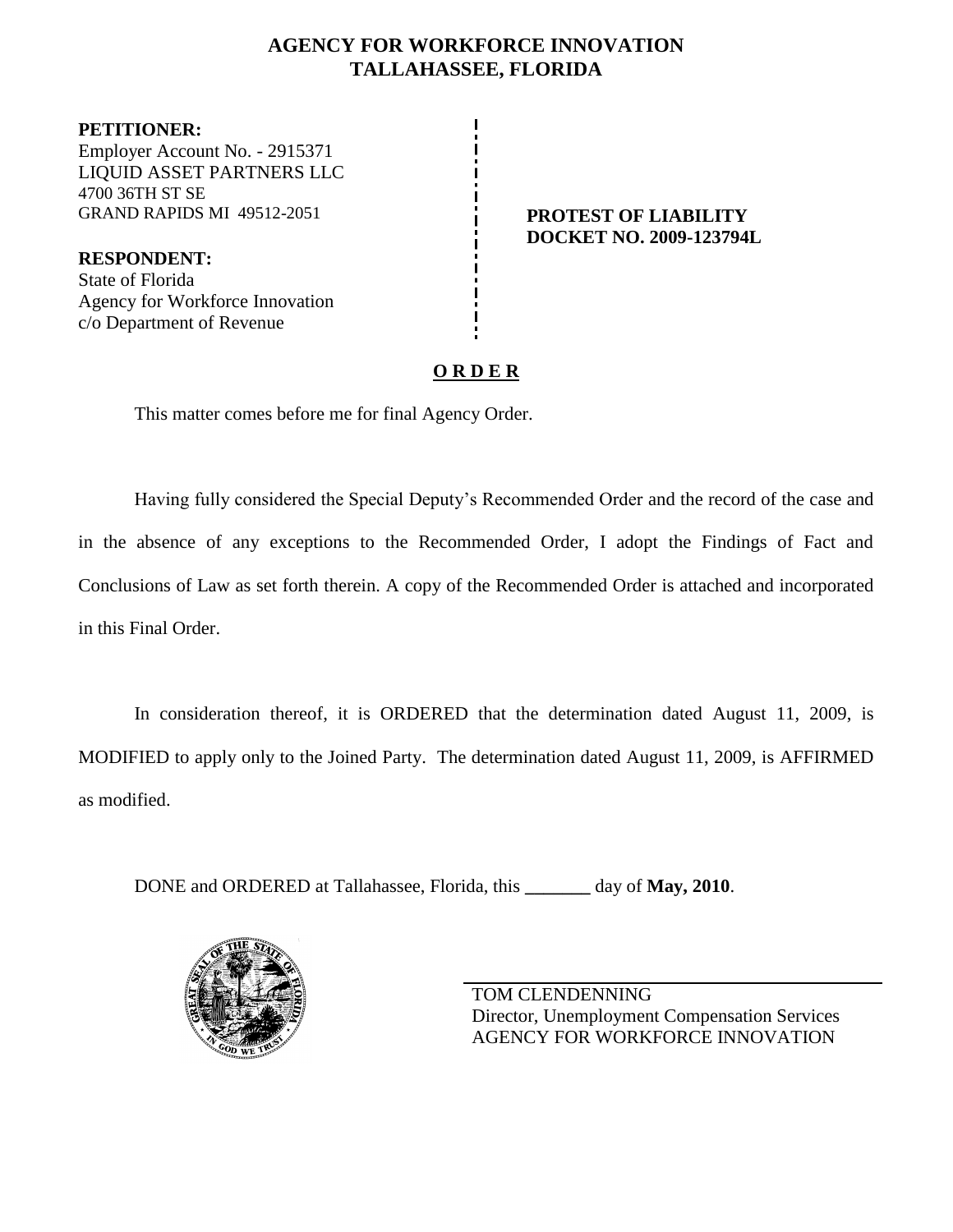### **AGENCY FOR WORKFORCE INNOVATION Unemployment Compensation Appeals**

MSC 346 Caldwell Building 107 East Madison Street Tallahassee FL 32399-4143

#### **PETITIONER:**

Employer Account No. - 2915371 LIQUID ASSET PARTNERS LLC JOEL HALPERIN 4700 36TH ST SE GRAND RAPIDS MI 49512-2051

#### **PROTEST OF LIABILITY DOCKET NO. 2009-123794L**

**RESPONDENT:** State of Florida Agency for Workforce Innovation c/o Department of Revenue

# **RECOMMENDED ORDER OF SPECIAL DEPUTY**

TO: Director, Unemployment Compensation Services Agency for Workforce Innovation

This matter comes before the undersigned Special Deputy pursuant to the Petitioner's protest of the Respondent's determination dated August 11, 2009.

After due notice to the parties, a telephone hearing was held on October 22, 2009. The Petitioner's Chief Executive Officer appeared and testified at the hearing. A Tax Specialist appeared and testified on behalf of the Respondent. The Joined Party elected not to participate in the hearing.

The record of the case, including the recording of the hearing and any exhibits submitted in evidence, is herewith transmitted. Proposed Findings of Fact and Conclusions of Law were not received.

**Issue:** Whether services performed for the Petitioner by the Joined Party and other individuals as liquid asset managers constitute insured employment pursuant to Sections 443.036(19), 443.036(21); 443.1216, Florida Statutes, and if so, the effective date of the liability.

Whether the Petitioner filed a timely protest pursuant to Sections 443.131(3)(i); 443.141(2); 443.1312(2), Florida Statutes; Rule 60BB-2.035, Florida Administrative Code.

**Jurisdictional Issue:** Whether the Petitioner filed a timely protest pursuant to §443.131(3)(i); 443.1312(2); 443.141(2); Florida Statutes; Rule 60BB-2.035, Florida Administrative Code.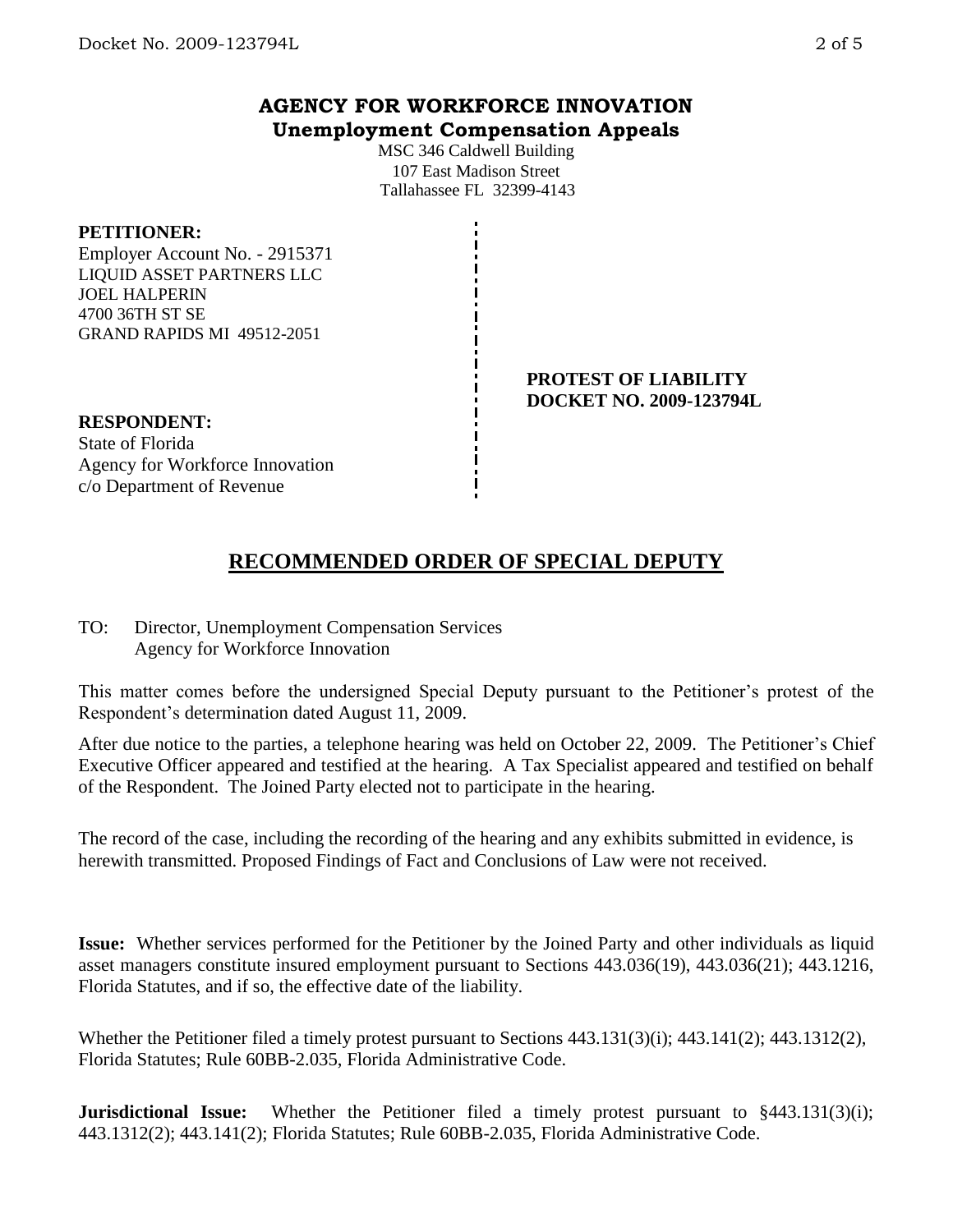A determination dated August 11, 2009 by the Florida Department of Revenue was mailed to the Petitioner. The Petitioner's accountant submitted a protest letter dated August 24, 2009, by fax. The Respondent received the Petitioner's letter of protest on August 24, 2009. The protest was timely filed.

#### **Findings of Fact:**

- 1. The Petitioner is a limited liability corporation founded in April 2007 for the purpose of providing liquidation services to businesses. The Petitioner has employees in accounting, sales, advertising, and operations management. The Petitioner provides services throughout the United States, and the Joined Party is the only liquidation manager in Florida.
- 2. The Joined Party provided services for the Petitioner as a liquidation manager on two or three jobs. The Joined Party last performed services for the Petitioner in April 2009. All of the services provided by the Joined Party were performed at work sites owned by clients of the Petitioner. The Joined Party's work hours were determined by client request and passed on to the Joined Party by the Petitioner.
- 3. The Petitioner provided an instructional booklet to the Joined Party which instructed the Joined Party in how the Petitioner wanted items packaged. The booklet also detailed the proper identification of equipment and the Petitioner's standards of professionalism.
- 4. The Joined Party was responsible for emptying facilities owned by the Petitioner's clients. The Joined Party would examine the facility and then hire and supervise whatever workers were needed to complete the task according to the Joined Party's judgment. The workers hired by the Joined Party were paid by the Petitioner as contract workers. The Petitioner provided goals and a background on what needed to be accomplished in the project. The Petitioner provided a list of items to be sold and a range of sale prices. The Petitioner informed the Joined Party of the timeframe and scope of the operation.
- 5. There is no on-site supervision by the Petitioner of the Joined Party. During the course of the project, the Petitioner would maintain telephone communication with the Joined Party and provide advice on how the work should progress.
- 6. The Petitioner maintains a pool of liquidation managers and upon being contracted to liquidate a facility, the Petitioner will contact managers from this pool to find a manager to handle the project. The Joined Party had the right to refuse any offer of work.
- 7. The Joined Party was considered an independent contractor by the Petitioner. The Joined Party was allowed to work for competitors. The Petitioner allowed the Joined Party to subcontract parts of a project. The Petitioner did not consider it appropriate for the Joined Party to subcontract an entire assignment due to the Joined Party being selected for his expertise.
- 8. The Joined Party's pay varied based upon project performance and the meeting of deadlines. The Joined Party has the right to negotiate for higher pay on a project. The Petitioner had the final say in the amount of pay offered to the Joined Party. The Petitioner pays bonuses for performance. The Petitioner would issue a check each week of a project. The Joined Party was paid by the week. The Petitioner reported paying the Joined Party \$17,513.99 to the Internal Revenue Service with a 1099 form in 2008.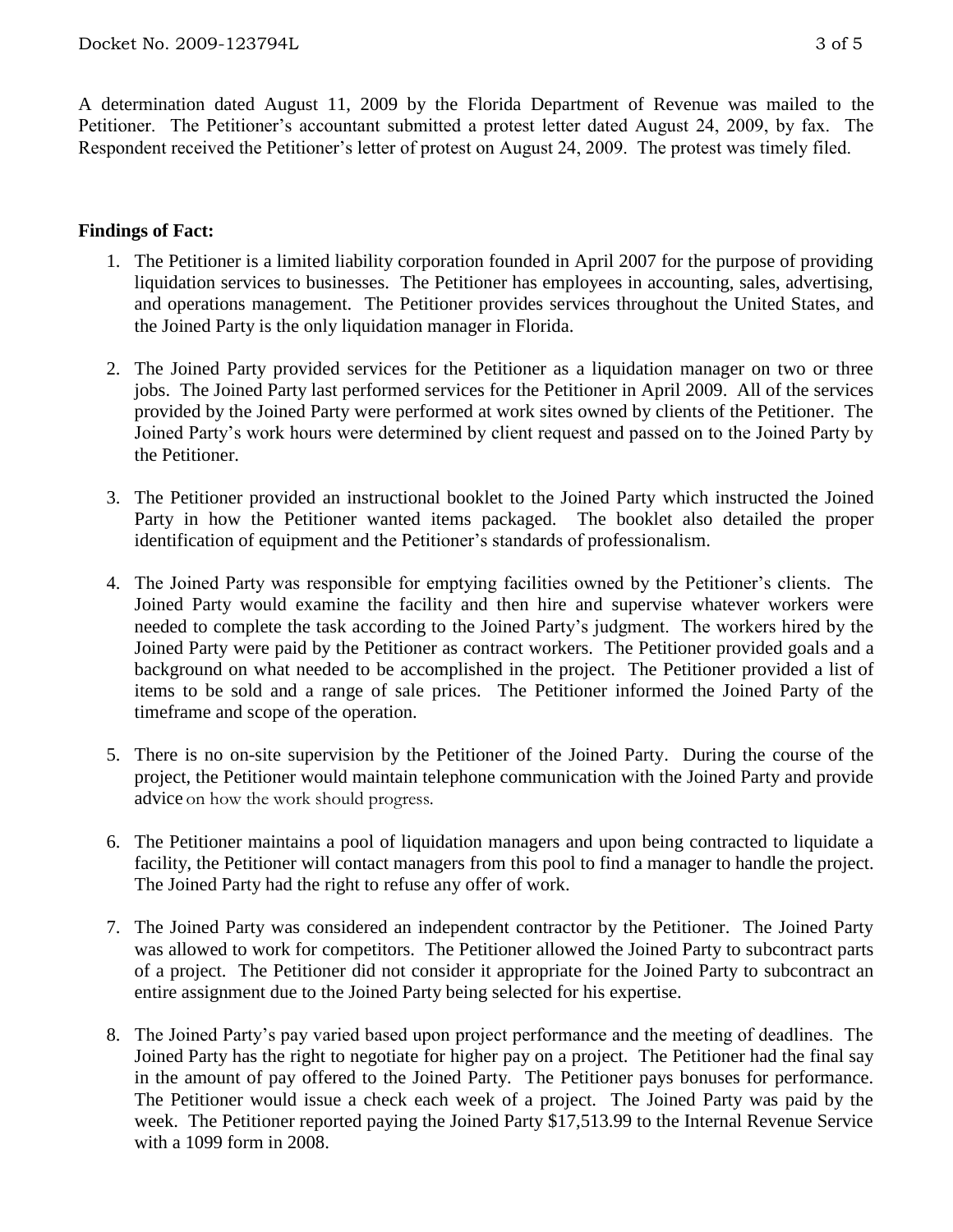- 9. Liquidation managers typically supplied their own tools. The Petitioner would provide tools which the Joined Party or other liquidation manager did not have or which were highly specialized. The Petitioner reimbursed the Joined Party for travel expenses.
- 10. The Petitioner's workers' compensation insurance covered the liquidation managers under a blanket policy unless they provided their own insurance.

#### **Conclusions of Law:**

- 11. The issue in this case, whether services performed for the Petitioner constitute employment subject to the Florida Unemployment Compensation Law, is governed by Chapter 443, Florida Statutes. Section 443.1216(1)(a)2., Florida Statutes, provides that employment subject to the chapter includes service performed by individuals under the usual common law rules applicable in determining an employer-employee relationship.
- 12. The Supreme Court of the United States held that the term "usual common law rules" is to be used in a generic sense to mean the "standards developed by the courts through the years of adjudication." United States v. W.M. Webb, Inc., 397 U.S. 179 (1970).
- 13. The Supreme Court of Florida adopted and approved the tests in 1 Restatement of Law, Agency 2d Section 220 (1958), for use to determine if an employment relationship exists. See Cantor v. Cochran, 184 So.2d 173 (Fla. 1966); Miami Herald Publishing Co. v. Kendall, 88 So.2d 276 (Fla. 1956); Magarian v. Southern Fruit Distributors, 1 So.2d 858 (Fla. 1941); see also Kane Furniture Corp. v. R. Miranda, 506 So.2d 1061 (Fla. 2d DCA 1987).
- 14. Restatement of Law is a publication, prepared under the auspices of the American Law Institute, which explains the meaning of the law with regard to various court rulings. The Restatement sets forth a nonexclusive list of factors that are to be considered when judging whether a relationship is an employment relationship or an independent contractor relationship.
	- 1 Restatement of Law, Agency 2d Section 220 (1958) provides:
		- (1) A servant is a person employed to perform services for another and who, in the performance of the services, is subject to the other's control or right of control.
		- (2) The following matters of fact, among others, are to be considered:
			- (a) the extent of control which, by the agreement, the business may exercise over the details of the work;
			- (b) whether or not the one employed is engaged in a distinct occupation or business;
			- (c) the kind of occupation, with reference to whether, in the locality, the work is usually done under the direction of the employer or by a specialist without supervision;
			- (d) the skill required in the particular occupation;
			- (e) whether the employer or the worker supplies the instrumentalities, tools, and the place of work for the person doing the work;
			- (f) the length of time for which the person is employed;
			- (g) the method of payment, whether by the time or by the job;
			- (h) whether or not the work is a part of the regular business of the employer;
			- (i) whether or not the parties believe they are creating the relation of master and servant;
			- (j) whether the principal is or is not in business.
- 15. Comments in the Restatement explain that the word "servant" does not exclusively connote manual labor, and the word "employee" has largely replaced "servant" in statutes dealing with various aspects of the working relationship between two parties. In Department of Health and Rehabilitative Services v. Department of Labor & Employment Security, 472 So.2d 1284 (Fla. 1<sup>st</sup>